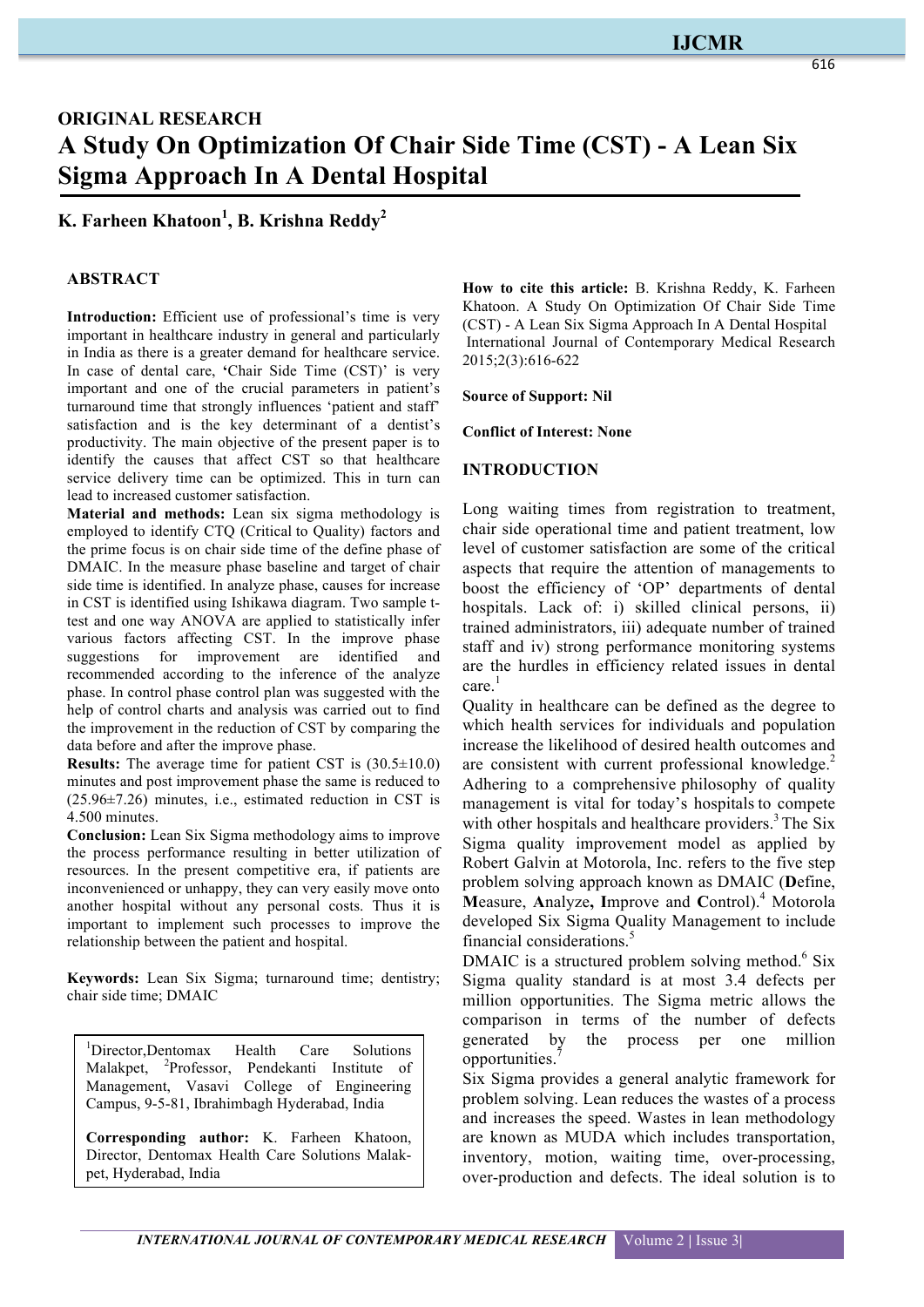combine the two approaches. $8$  Lean Six Sigma is a combination of two powerful methods. Lean and Six Sigma complement each other. Combining these two methods gives improvement team a comprehensive tool set to increase the speed, effectiveness of any process within the organization and reduces waste by streamlining the project – resulting in increased revenue, reduced costs and improved collaboration.<sup>9</sup>

The reasonable Turnaround Time for a patient on appointment for dental treatment should be about 1.5hrs to 2hrs approximately, which includes time at registration desk, waiting time and CST. The importance or rationale of the present study is to study the effect of different factors in managing the CST to improve health service delivery and increase patient satisfaction.

#### **MATERIALS AND METHODS**

This study is conducted on 300 patients visiting a corporate dental hospital in Hyderabad city during the month of April - July 2015 by selecting 3 patients per day on a systematic basis for a period of 100 hospital working days. The study was planned and carried out in a dental hospital by a black belt and green belt certified professional in order to analytically improve CST by application of lean six sigma methodology. Ethical clearance is taken for the commencement of the study from the ethical committee of the institute. The DMIAC process is employed beginning with the identification of factors which are CTQ (Critical to Quality) and the prime focus is on reduction of CST. A relationship between the input factors and the output factors is established by using Ishikawa (fish bone) diagram as shown in figure 1.

In the analyze phase two sample t- test was used to statistically find the relation of assistant experience and fatigue, doctor fatigue and skill, equipment break down, instrument arrangement, availability and breakdown, material arrangement, stock and location, patient-cooperation, patient-medical condition, patient-technical difficulties, power cuts, quality of material used and shared assistant. One way ANOVA test is applied to statistically find the significant relation between number of assistants and number of parallel treatments. p value  $\leq 0.05$  was considered as significant value. In the improve phase improvement suggestions are recommended according to the inference of the analyze phase. In the fifth phase, namely, control phase, analysis is carried out to find the improvement in the reduction of CST by comparing the data before and after the improve phase.

### **RESULT**

At the intervention of the study, during the first phase **D**efine, CTQ factor was identified. CST is one of the CTQ factors. In the **M**easure phase, baseline and targets for CST are identified. In **A**nalyze phase, Ishikawa (fish bone) diagram is developed to identify the factors affecting CST. The factors identified include: i) Assistant related (experience and fatigue, shared assistant), ii) Number of assistants, iii) Equipment break down, iv) Instrument related (arrangement, availability and breakdown), v) Material related (arrangement, quality, stock and location), vi) Doctor fatigue and skill, vii) Number of parallel treatments, viii) Patient parameters (cooperation, medical condition, technical difficulties) and x) power cuts.

The average patient CST is  $(30.5 \pm 10.0)$  minutes. From the data collected, in the third phase, namely, analyze phase, it is found that the assistants professional experience (present or not present), assistants fatigue levels, doctors fatigue levels, unanticipated breakdown of instruments, arrangement of materials (bad or good), availability of material stock (absent or present), patients medical condition, technical difficulties encountered with regard to a patient, power failures, quality of materials and sharing of assistants do not cause a significant difference in the CST expended per patient. The doctors skill levels (high, low), equipment breakdown, arrangement of instruments (bad or good), availability of instruments (available or unavailable), location of materials (far or near), number of assistants (1,2,3), number of parallel treatments (2, 3 treatments) and level of patients cooperation (table I , II) increases the CST, which indirectly effect the patient satisfaction level.

Wastes in this study identified are: unnecessary movement of assistants increased waiting time due to the above mentioned factors; transportation is another type of wastes which shows the irrational movement of material.

In the **I**mprove phase, following improvements are recommended:

a) Equipment breakdown: i) Preventive/ Scheduled maintenance and ii) Daily Routine checks and training b) Material Stocks: i) Classify the material according to usage (similar to surgical kits) and ii) Maintain appropriate stock of material.

Data revealed from the **C**ontrol phase indicates a significant difference in the pre and post improvement CST (Figure 3). The post improvement average CST per patient is (25.96± 7.26) minutes. Estimate for difference is 4.5min and 95% lower bound for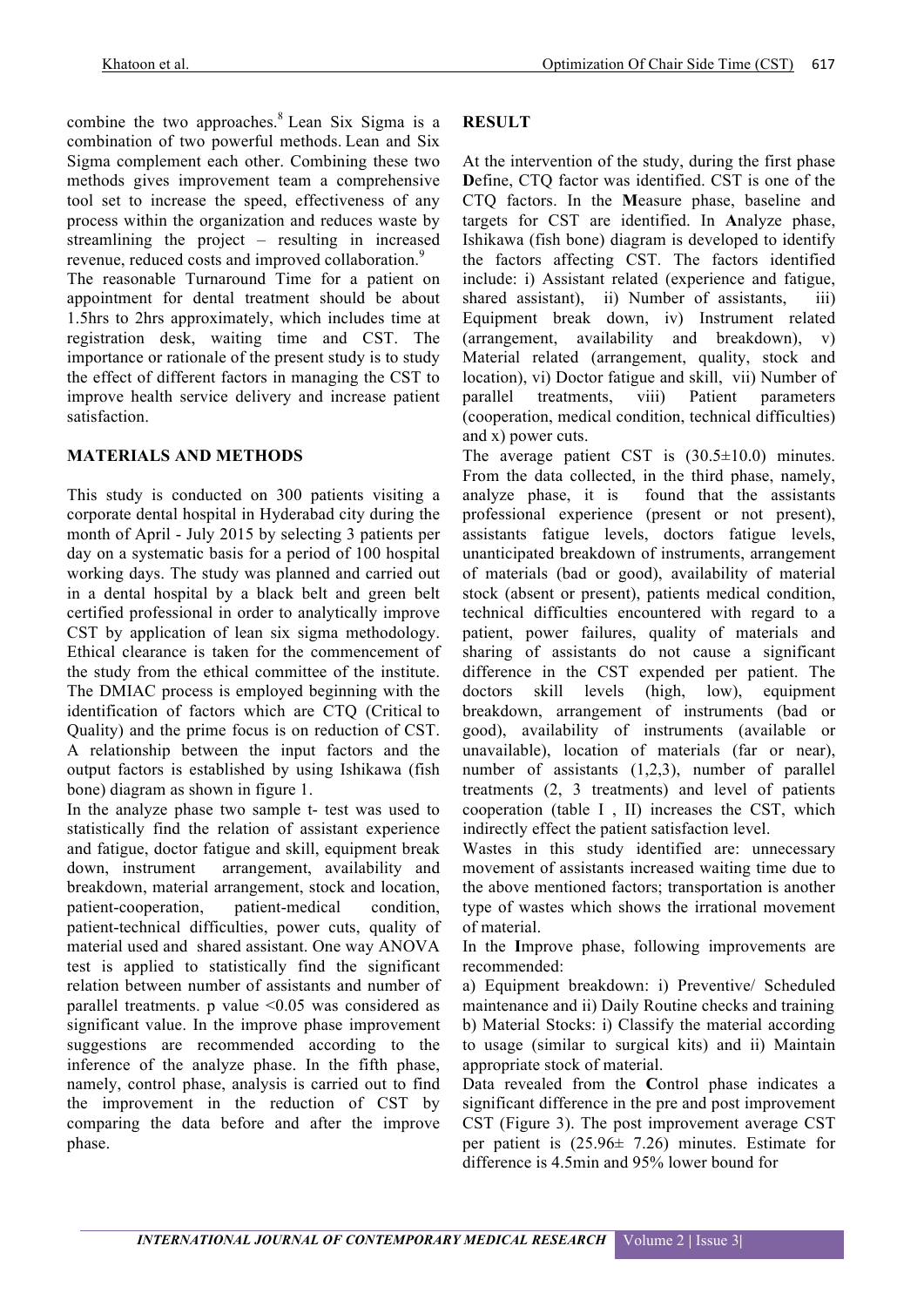| S.No.          | <b>Factors</b>                        |                            | $\mathbf N$ | Mean  | S.D. | S. E.          | P. Value       |
|----------------|---------------------------------------|----------------------------|-------------|-------|------|----------------|----------------|
| 1              | <b>Experienced Assistant</b>          | Absent $(0)$               | 254         | 30.1  | 10.2 | 0.64           | 0.879          |
|                |                                       | <b>VS</b><br>Present $(1)$ | 46          | 32    | 10.1 | 1.5            |                |
| $\overline{2}$ | Assistant's Fatigue                   | No(0)                      | 259         | 30.6  | 10.3 | 0.64           | 0.812          |
|                |                                       | <b>Vs</b>                  | 41          | 29.12 | 9.41 | 1.5            |                |
| $\overline{3}$ |                                       | Yes $(1)$                  | 275         | 30.5  | 10   |                | 0.609          |
|                | Doctor's Fatigue                      | No(0)<br><b>Vs</b>         |             |       |      | 0.61           |                |
|                |                                       | Yes $(1)$                  | 24          | 29.92 | 9.93 | $\overline{2}$ |                |
| $\overline{4}$ | Doctor's Skill                        | High                       | 170         | 25.56 | 8.36 | 0.64           | $\overline{0}$ |
|                |                                       | V <sub>S</sub><br>Low      | 129         | 36.91 | 8.24 | 0.73           |                |
| $\overline{5}$ | Equipment Breakdown                   | Absent (0)                 | 263         | 29.76 | 9.97 | 0.61           | $\mathbf{0}$   |
|                |                                       | V <sub>s</sub>             | 36          | 35.56 | 9.02 | 1.5            |                |
|                |                                       | Present $(1)$              |             |       |      |                |                |
| 6              | <b>Instrument Arrangement</b>         | Bad<br><b>Vs</b>           | 87          | 38.03 | 8.44 | 0.91           | $\overline{0}$ |
|                |                                       | Good                       | 212         | 27.35 | 8.91 | 0.61           |                |
| $\overline{7}$ | <b>Instrument Availability</b>        | Available                  | 256         | 2.78  | 9.95 | 0.62           | 0.002          |
|                |                                       | <b>Vs</b>                  | 43          | 34.51 | 9.58 | 1.5            |                |
| 8              | <b>Instrument Breakdown</b>           | Un-available<br>Absent (0) | 267         | 30.62 | 9.97 | 0.61           | 0.781          |
|                |                                       | <b>Vs</b>                  | 32          | 29.1  | 10.5 | 1.9            |                |
|                |                                       | Present $(1)$              |             |       |      |                |                |
| 9              | Material Arrangement                  | Bad                        | 21          | 28.7  | 12.9 | 2.8            | 0.261          |
|                |                                       | V <sub>S</sub><br>Good     | 278         | 30.59 | 9.79 | 0.59           |                |
| 10             | Material Stock                        | Absent                     | 45          | 33.36 | 9.14 | 1.4            | 0.987          |
|                |                                       | <b>Vs</b><br>Present       | 254         | 29.9  | 10.1 | 0.63           |                |
| 11             | <b>Material Location</b>              | Far                        | 86          | 36.57 | 9.33 | $\mathbf{1}$   | $\overline{0}$ |
|                |                                       | V <sub>S</sub>             | 213         | 27.99 | 9.22 | 0.63           |                |
|                |                                       | Near                       |             |       |      |                |                |
| 12             | <b>Patient Cooperation</b>            | $Un-Coop.(0)$<br><b>Vs</b> | 98          | 20.26 | 5.29 | 0.53           | $\mathbf{0}$   |
|                |                                       | Coop.(1)                   | 201         | 35.43 | 7.76 | 9.55           |                |
| 13             | <b>Patient Medical Condition</b>      | Bad                        | 40          | 29.5  | 9.51 | 1.5            | 0.25           |
|                |                                       | <b>Vs</b><br>Good          | 259         | 30.6  | 10.1 | 0.63           |                |
| 14             | <b>Patient Technical Difficulties</b> | Absent $(0)$               | 269         | 30.2  | 10   | 0.61           |                |
|                |                                       | <b>Vs</b>                  |             |       |      |                |                |
|                |                                       | Present $(1)$              | 30          | 32.57 | 9.72 | 1.8            | 0.11           |
| 15             | Power Cuts                            | Absent $(0)$<br><b>Vs</b>  | 276         | 30.3  | 10   | 0.6            | 0.185          |
|                |                                       | Present(1)                 | 23          | 32.26 | 9.83 | $\overline{2}$ |                |
| 16             | Quality of Material Used              | Bad                        | 33          | 34.5  | 10.4 | 1.8            | 0.988          |
|                |                                       | V <sub>S</sub><br>Good     | 266         | 29.96 | 9.88 | 0.61           |                |
| 17             | Shared Assistant                      | No(0)                      | 249         | 29.4  | 9.65 | 0.61           | 0.999          |
|                |                                       | V <sub>s</sub>             | 50          | 35.1  | 11.5 | 1.6            |                |
|                |                                       | Yes $(1)$                  |             |       |      |                |                |

**Table - 1:** Two - Sample t-Test for Factors Affecting CST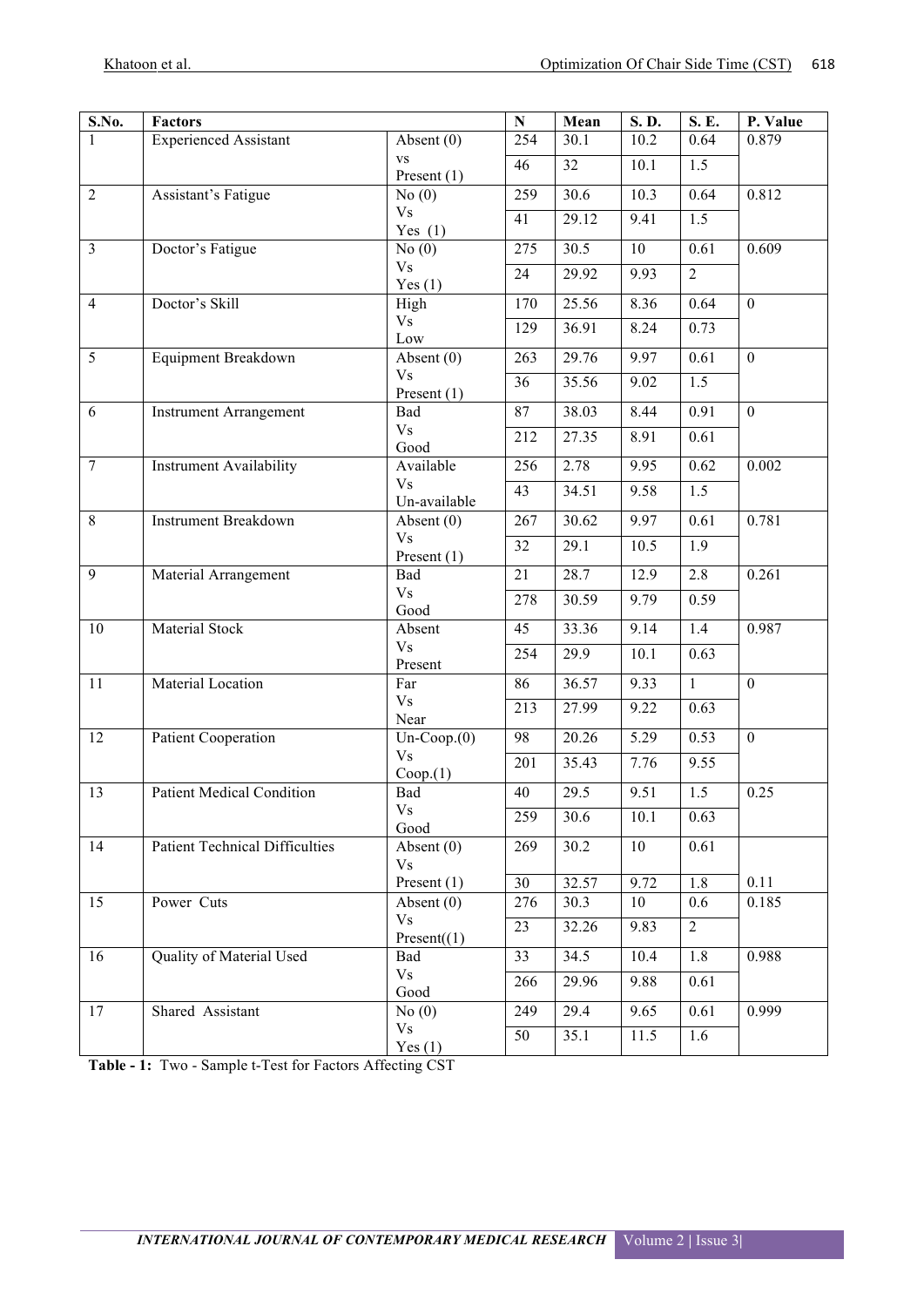

| Figure-1: Ishikawa (Fish Bone) Diagram |  |
|----------------------------------------|--|
|                                        |  |

| S.No. | <b>Factors</b>                   |     | N      | Mean   | <b>S.D.</b> | P. Value |
|-------|----------------------------------|-----|--------|--------|-------------|----------|
|       | Number of Assistants<br>$\Omega$ | 140 | 32.993 | 11.926 | $\theta$    |          |
|       |                                  |     | 118    | 28.686 | 7.431       |          |
|       |                                  |     | 42     | 26.262 | 8.006       |          |
|       | Number of Parallel Treatments    |     | 226    | 30.257 | 11.021      | $\bf{0}$ |
|       |                                  |     | 45     | 26.711 | 5.949       |          |
|       |                                  |     | 29     | 36.793 | 2.513       |          |





**Figure-3:** Pre Improvement data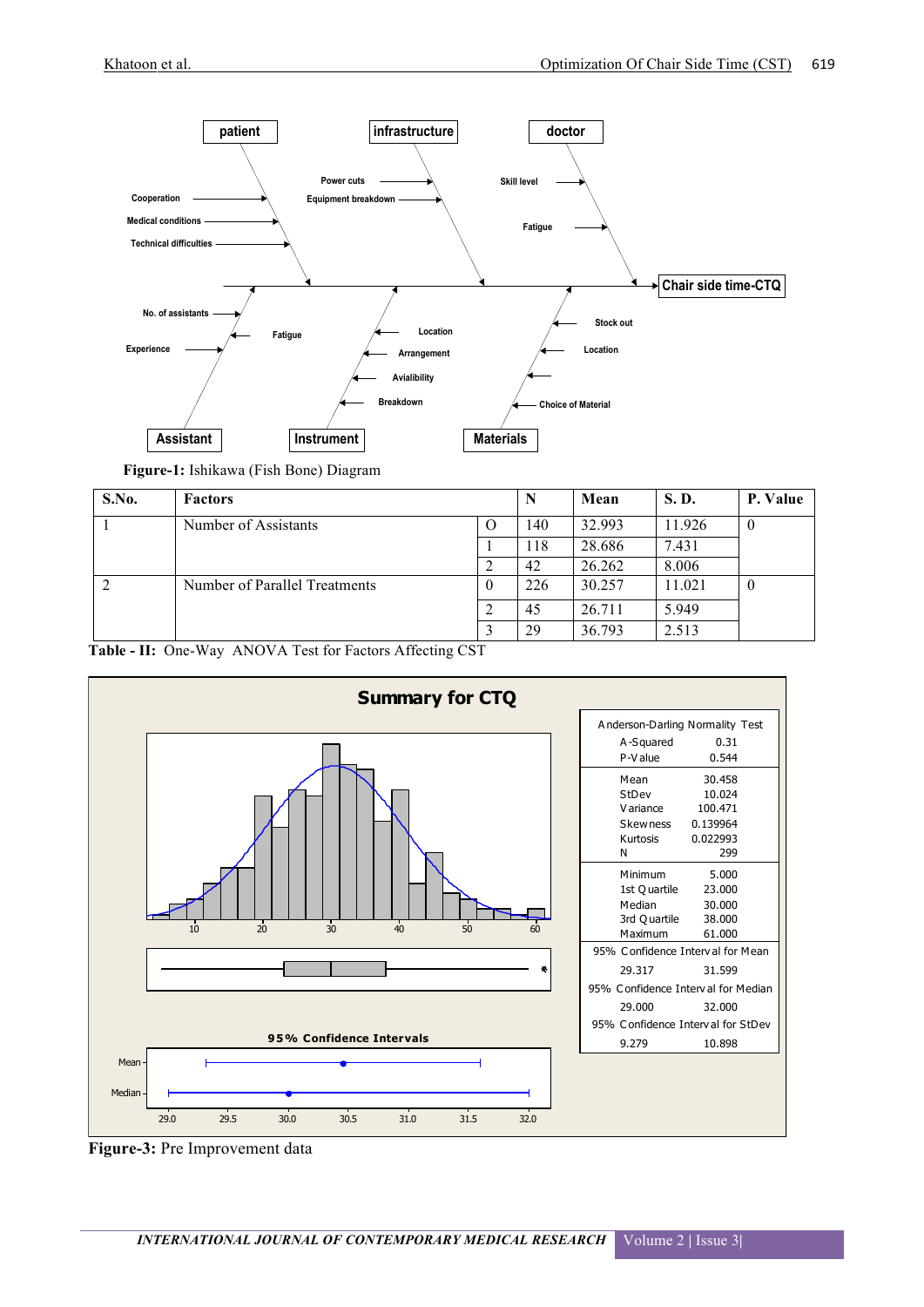

**Figure-4:** Post Improvement data



**Figure-2:** Box plot - Pre Improvement and Post Improvement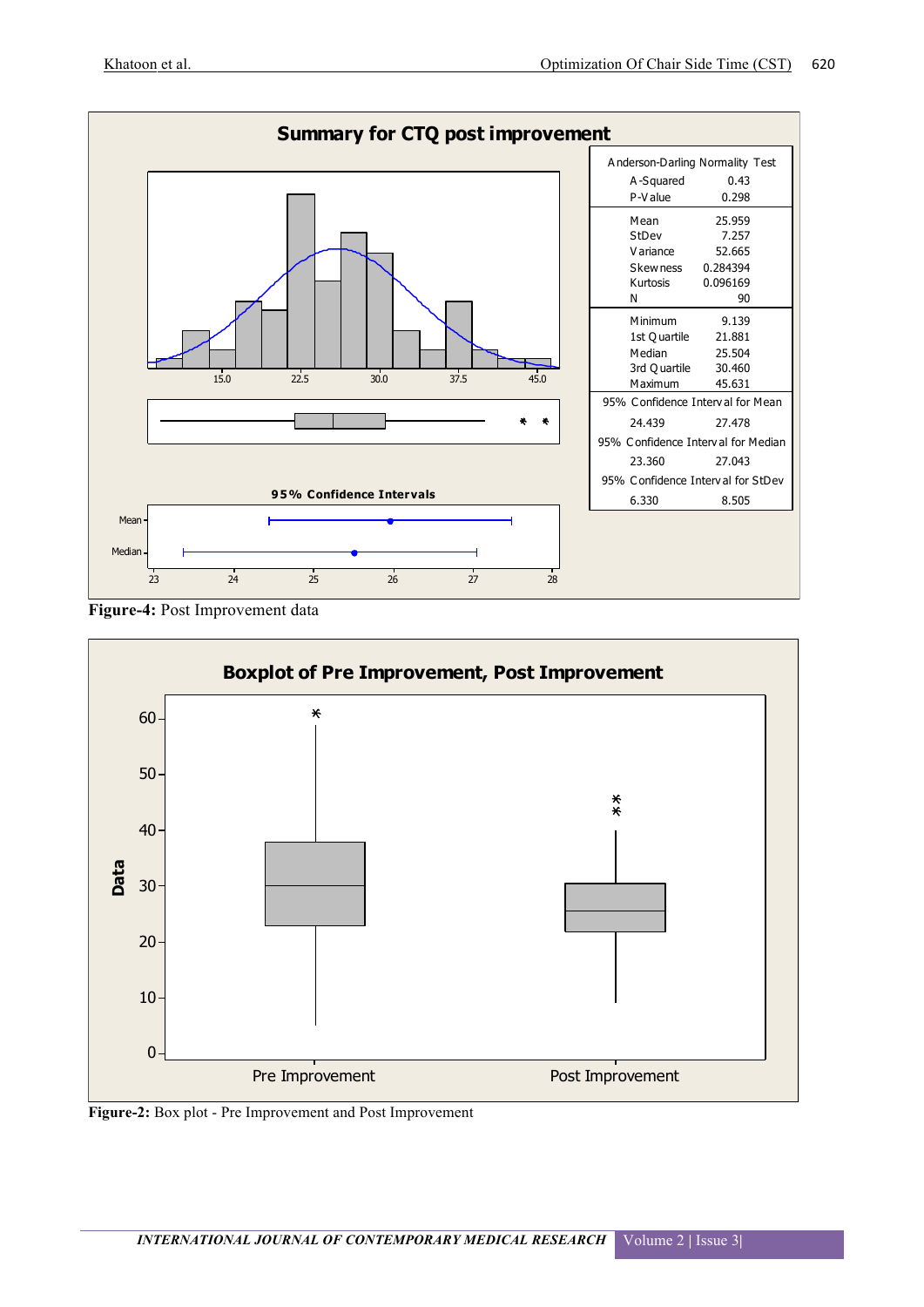difference was 2.914. P-Value was found to be highly significant with  $p = 0.000$ 

#### **DISCUSSION**

The DMAIC methodology is considered both as a philosophy and a methodology that improves quality by analyzing data to find root cause of quality improvements in its processes, products and services. It is a scientific method to improve any aspect of a business, organization process. DMAIC is a methodology to identify improvement opportunities, define and solve problems and establish measures to sustain the improvement. $10$ 

In the present study, lean six sigma (DMAIC) methodology was utilized to determine the effect ofvarious factors affecting the CST. The average CST per patient is ( 30.5±10.0) minutes and post improvement phase it reduced to  $(25.96 \pm 7.26)$ minutes, i.e., estimate for difference was 4.500 minutes. CST is a crucial parameter of patient turnaround time that strongly influences patients and staff satisfaction level. Conrad DA et al<sup>11</sup> carried out a study to estimate determinants of dentist productivity and suggested that the dentist's own CST is the key determinant of dentist productivity.

Lean six sigma approach is an integrated and balanced combination of the speed with variation reduction power of both Lean and Six Sigma to achieve business management process full optimization.<sup>5</sup> Six Sigma, a quality initiative tool, is based on rigorous statistical process control, it a systematic problem solving approach. It targets the root cause for the variation and redefines the process for long term results. Lean Six Sigma decreases organization's costs by removing **"waste"** from a process and solving problems caused by a process. Waste is any activity within a process that is not required to manufacture a product or provide a service that is up to specification. Problems are defects in a product or service that affects organization economically. Basically, Lean Six Sigma enables to fix processes that cost organization valuable resources. $\int$  In lean methodology, materials are classified according to usage and to eliminate waste, i.e., to reduce the time required to search the material to increase the speed of the process in the present study.

Six Sigma's methodology has been applied in the business world from all variations and types of business which includes the health industry also. It has helped the health care organizations in developing higher standards by improving their defects towards efficiency.<sup>12</sup> Khatoon FK et al<sup>13</sup> carried out a study using six sigma approach to identify the causes, practice and conditions related needle stick injuries and the post improvement results showed 50% reduction of the incidences. Khan  $V<sup>12</sup>$  applied this strategy to reduce outpatient waiting time, patient satisfaction and recommended method d to be effective towards minimizing long wait time. Similarly Baddour AA et al,<sup>6</sup> Karen R et al<sup>14</sup> Bucci RV et al, <sup>15</sup> Kuo AM et al**<sup>16</sup>** applied Six Sigma in various areas of healthcare and found the method to effective to meet patient's needs and expectations.

### **CONCLUSIONS**

It is obvious that long CST affect patient`s satisfaction towards services they receive. Through Lean Six Sigma approach, main factors leading to long CST are identified as doctor's skill, equipment breakdown, instrument arrangement, instrument availability, material location, number of assistants, number of parallel treatments, patient co operation. Improvements has to be made to fulfill patient`s satisfaction. lean Six Sigma gives improvement team a comprehensive tool set to increase the speed and reduces waste by streamlining the project – resulting in increased revenue, reduced costs and improved collaboration. In the present competitive era if patients are inconvenienced or unhappy they can very easily move onto another location without any personal costs. Thus it is important to implement such processes to improve the relationship between the patient and hospital.

#### **REFERENCES**

- 1. Pyzdek T, Keller P. Building the Responsive Six Sigma Organization. In: The six sigma handbook guide- a complete guide for green belts, black belts and managers at all levels.  $3<sup>rd</sup>$  ed. 2011.
- 2. Quality health care http://sphweb.bumc.bu.edu/o tlt/MPHModules/HPM/AmericanHealthCare\_Qu ality/Characteristics-Quality-Care.png
- 3. Kropp S, Andreis C, Bert te W, Reulbach U, Ohlmeier M, Auffarth I, Ziegenbein M. Psychiatric patients turnaround times in the emergency department. Clinical Practice and Epidemiology in Mental Health 2005, 1:27
- 4. Bandyopadhyay JK, Coppens K. Six Sigma Approach to Healthcare Quality and Productivity Management International Journal of Quality and Productivity Management 2005;5(1): 1-13.
- 5. Thompson J. Six sigma today and tomorrow BaddourAA, Saleh HA. Use Six Sigma Approach to Improve Healthcare Workers Safety. International Journal of Pure and Applied Sciences and Technology 2013;18(1):54-68.
- 6. Pyzdek T. The Six Sigma Handbook Revised and Expanded A Complete Guide for Green Belts, Black Belts, and Managers at All. 2003.